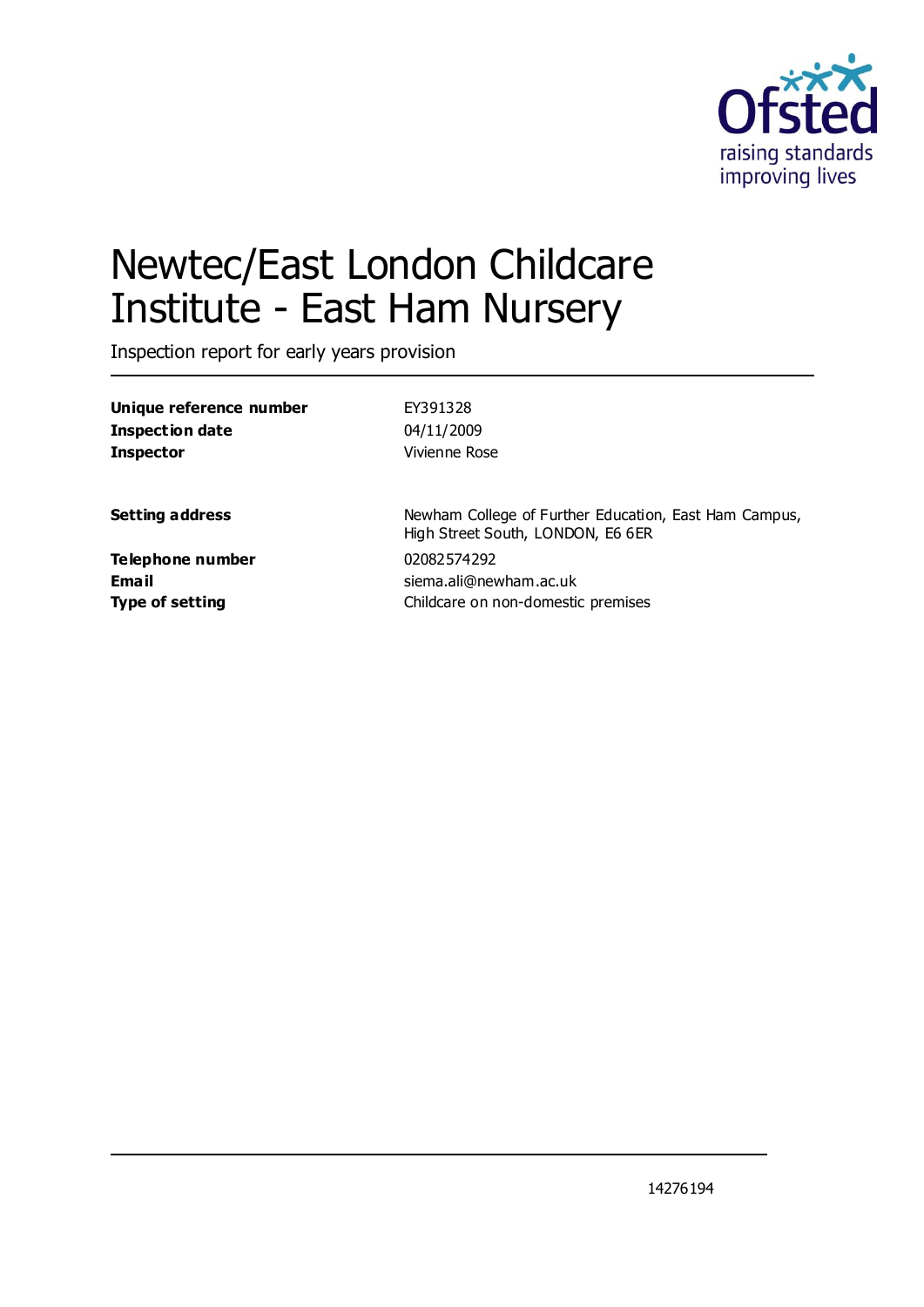The Office for Standards in Education, Children's Services and Skills (Ofsted) regulates and inspects to achieve excellence in the care of children and young people, and in education and skills for learners of all ages. It regulates and inspects childcare and children's social care, and inspects the Children and Family Court Advisory Support Service (Cafcass), schools, colleges, initial teacher training, work-based learning and skills training, adult and community learning, and education and training in prisons and other secure establishments. It rates council children's services, and inspects services for looked after children, safeguarding and child protection.

If you would like a copy of this document in a different format, such as large print or Braille, please telephone 08456 404040, or email enquiries@ofsted.gov.uk.

You may copy all or parts of this document for non-commercial educational purposes, as long as you give details of the source and date of publication and do not alter the information in any way.

Royal Exchange Buildings St Ann's Square Manchester M2 7LA

T: 08456 404040 Textphone: 0161 618 8524 E: enquiries@ofsted.gov.uk W: [www.ofsted.gov.uk](http://www.ofsted.gov.uk/)

© Crown copyright 2009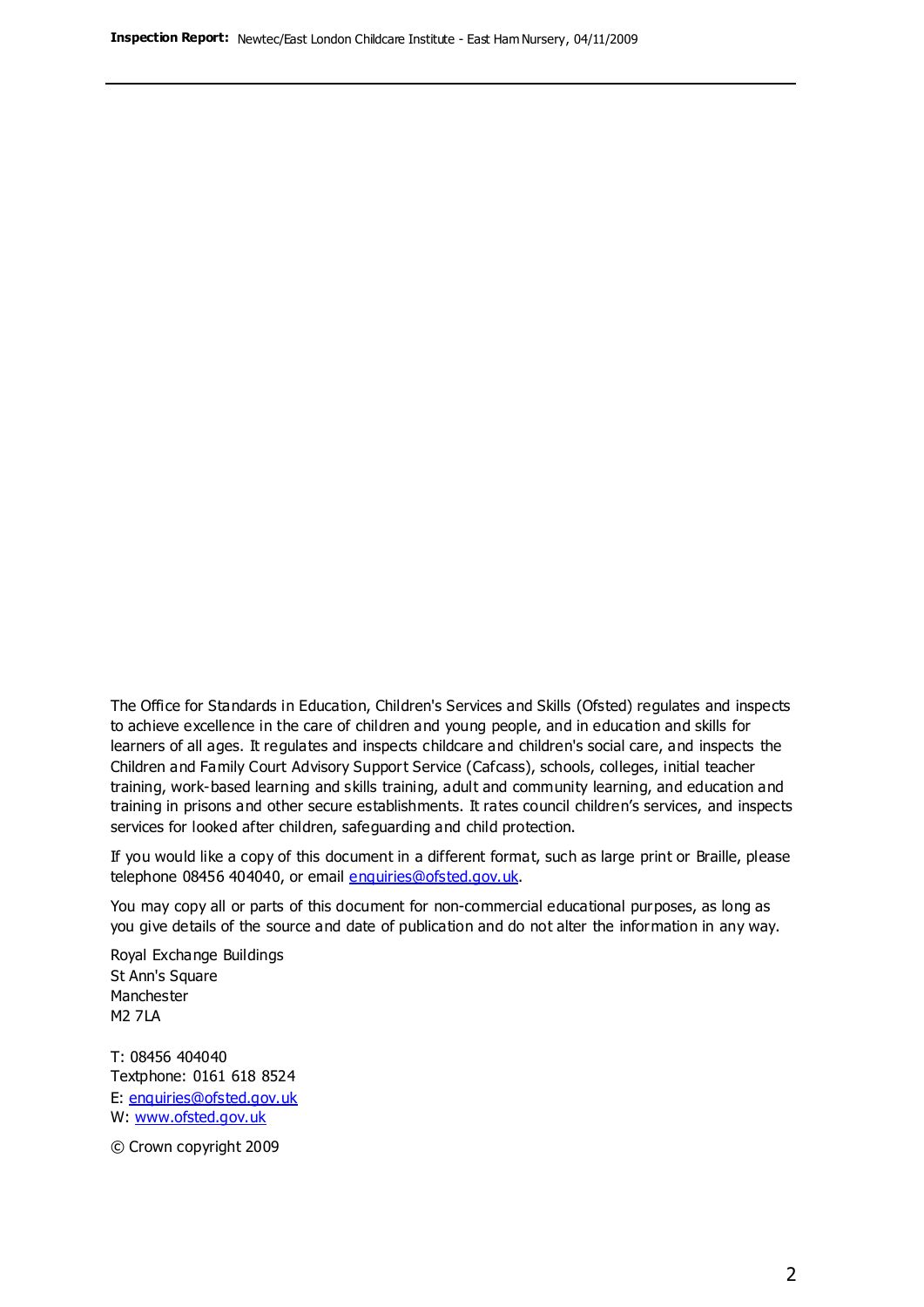#### **Introduction**

This inspection was carried out by Ofsted under Sections 49 and 50 of the Childcare Act 2006 on the quality and standards of the registered early years provision. 'Early years provision' refers to provision regulated by Ofsted for children from birth to 31 August following their fifth birthday (the early years age group). The registered person must ensure that this provision complies with the statutory framework for children's learning, development and welfare, known as the *Early* Years Foundation Stage.

The provider must provide a copy of this report to all parents with children at the setting where reasonably practicable. The provider must provide a copy of the report to any other person who asks for one, but may charge a fee for this service (The Childcare (Inspection) Regulations 2008 regulations 9 and 10).

Please see our website for more information about each childcare provider. We publish inspection reports, conditions of registration and details of complaints we receive where we or the provider take action to meet the requirements of registration.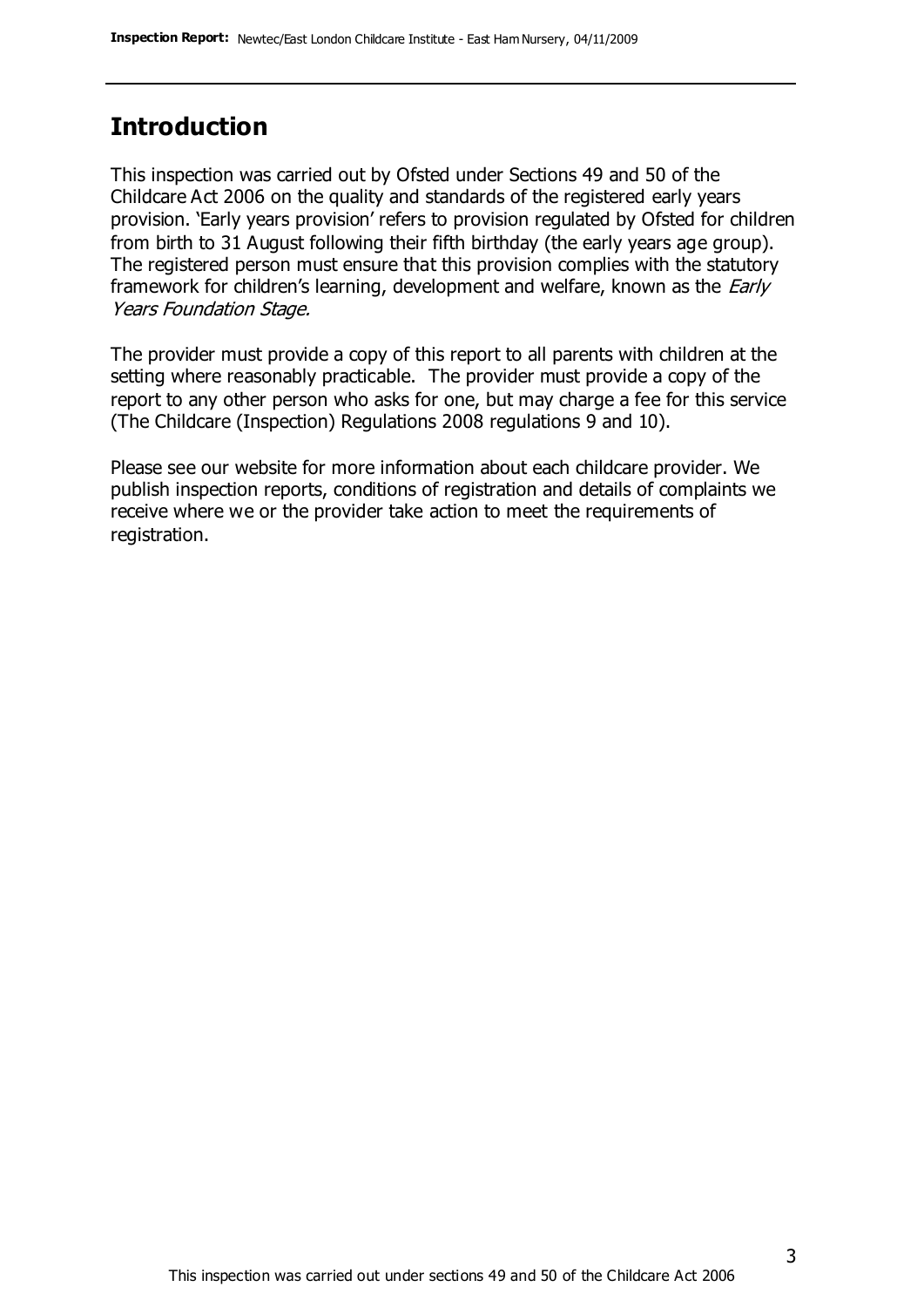# **Description of the setting**

Newtec East London Childcare Institute (East Ham Nursery) is one of four nurseries run by Newtec. The current registration commenced in 2009. It operates from a purpose built building and is situated on the site of East Ham Further Education College, East Ham Campus in the London borough of Newham.

The nursery serves the students and the college staff on site. Areas used by the nursery include four childcare rooms and access to toilets, kitchen/staff room and a parents room in the main building and a separate baby unit in the grounds. All children access a secure enclosed outdoor area for play. The nursery is open each weekday from 8pm to 6pm for 50 weeks of the year.

The nursery is registered on the Early Years Register. A maximum of 57 children may attend the nursery at any one time. There are currently 92 aged from three months to five years on roll; most are part-time places. The setting provides funded early education for three- and four-year-olds. It supports children with special educational needs and disabilities and children who speak English as an additional language.

The nursery employs 16 members of staff. All hold appropriate early years qualifications and three are working towards a higher qualification; this includes the manager who is studying for a degree in childcare.

### **The overall effectiveness of the early years provision**

Overall the quality of the provision is good.

The nursery provides children with a comfortable, safe and stimulating place to play and learn. All children make good progress with their development because they enjoy a good range of play opportunities. The staff take into account the needs of children with their careful individual monitoring of progress. The staff work effectively as a team and they organise the provision well and promote children's welfare and learning through appropriate systems and procedures. Together they identify areas of development and set targets for improvement which provides benefits to all the children.

#### **What steps need to be taken to improve provision further?**

To further improve the early years provision the registered person should:

- ensure that all records of incidents are maintained consistently
- improve the organisation of role play resources for children aged one to two years; ensure that all children have the opportunity to be outside on a daily basis.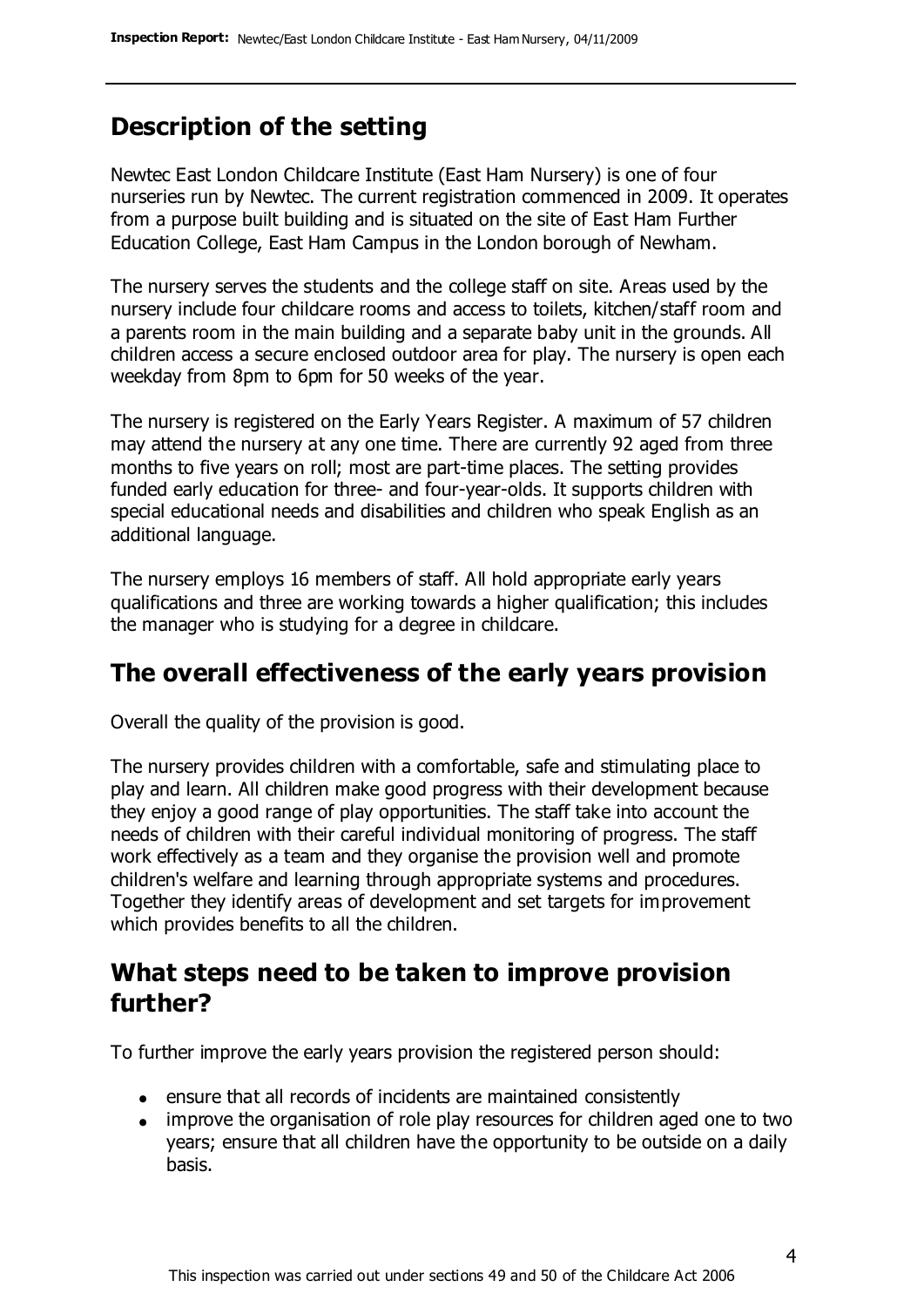# **The effectiveness of leadership and management of the early years provision**

Children play in a safe and secure environment as the staff are aware of how to promote safety in an effective way. There are clear procedures in place to ensure that all staff working with children are suitable to do so. Staff carry out rigorous risk assessments of the premises showing any action taken to minimise risks to children. Staff remind children about how to keep themselves safe when using equipment and when moving around the nursery to secure their well-being.

The nursery has all the required documentation in place, providing a good framework for their practice. There are clear, up-to-date procedures for safeguarding children, and staff know what to do if they have concerns about a child. While all incidents are recorded there are some inconsistencies in how these records are maintained. The premises are safe and inviting for children, with a wide variety of pictures, posters and labels to inform and guide children and parents. Staff work closely as a team and make good use of self-evaluation and staff support; development is a high priority within the group. They have regular opportunities to reflect and improve on their practice through supervision. This impacts on the quality of care provided for the children. Staff are deployed effectively around the nursery to enable them to interact with the children during play and respond to individual needs. Children benefit from easy access to a wide range of resources, set out in learning areas so as to stimulate their interest and promote independence skills. Older children have the opportunity to use the outdoor area every day, however, babies have fewer opportunities to experience the garden area. The resources and equipment are maintained in good condition and are attractive and safe for children. Each day is well structured to offer a mix of free choice and adult led activities which ensures a relaxed atmosphere and provides children with a variety of learning experiences.

Staff promote equality and diversity within the setting, offering individual support to children with English as an additional language. The setting has developed a sound partnership with parents. The use of home to school books, clear policies and procedures, displays and newsletters support parents' understanding and involvement. But there are fewer opportunities for parents to be directly involved with the children's record keeping and developmental progress. The nursery is looking at ways to improve this as part of their self-evaluation. Staff exchange information daily with parents about younger children's care routines and play. Information is exchanged to ensure that staff are aware of children's starting points on entry to the nursery. The setting understands that they would need to develop links with other providers in order to ensure a consistent approach to individual care and education should the need arise.

# **The quality and standards of the early years provision and outcomes for children**

Staff provide a very attractive play environment for children and offer good opportunities for children of differing ages and abilities. Children become happily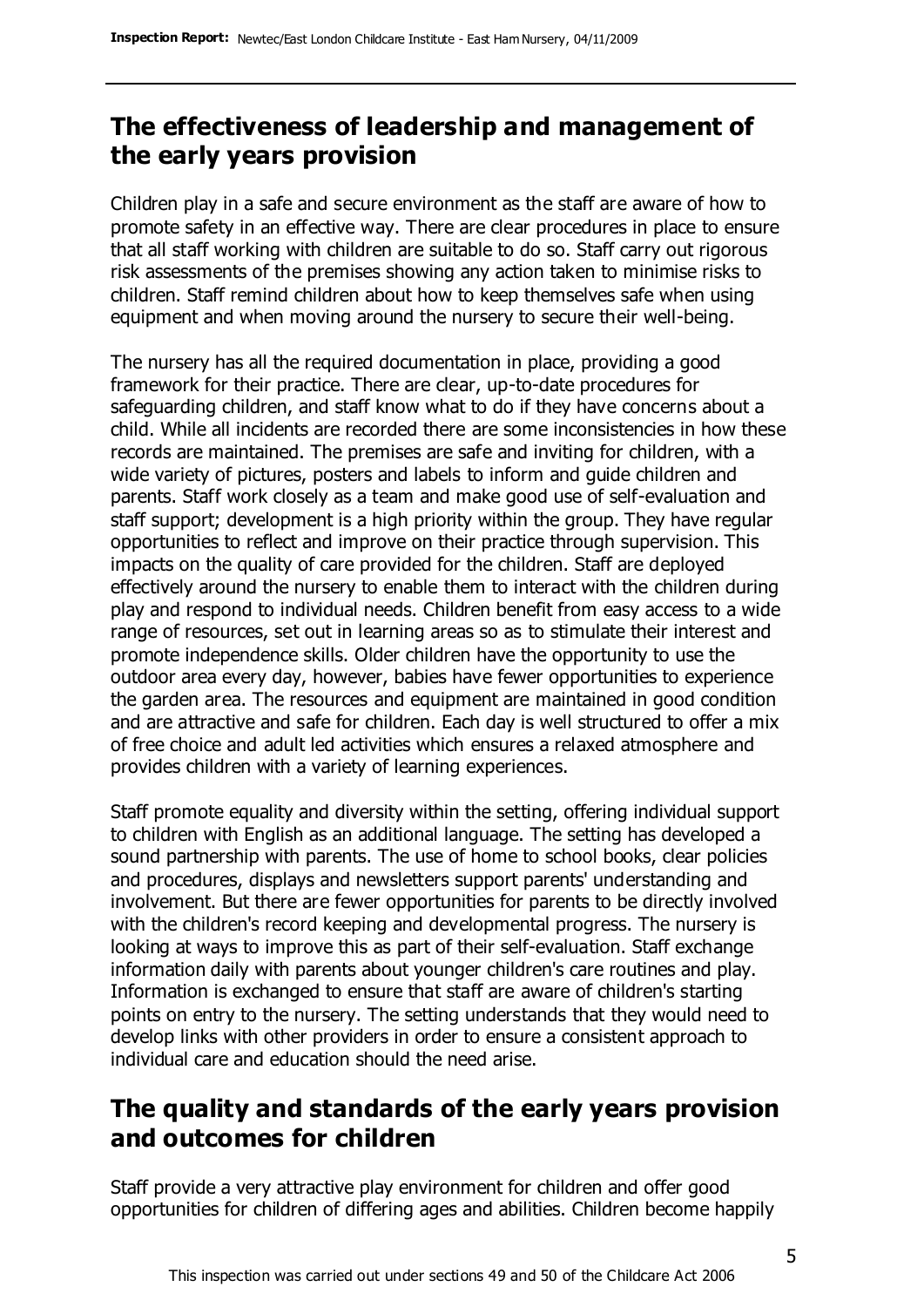involved in play situations, enjoying the support of adults who interact with them well and enhance their language, thinking and skills. Children are inquisitive and highly motivated to learn. For example, older children especially enjoy the activity with wood using small saws and then they proudly paint their finished work. This activity is well supervised and staff ensure that children use the tools with respect for safety at all times. Young children and babies are active and curious and enjoy the freedom to move around, exploring the wooden cogs and wheels on the wall and looking at themselves in the mirror and giggling. There are good opportunities for the children to look at books and to find out about the animals and their names and sounds that they make. Staff are caring and involved with children supporting their physical development and walking skills well. While staff provide the encouragement for future skills there are fewer opportunities for babies under one to access the outdoor area for fresh air and well-being.

Staff plan effectively to meet children's individual needs by recording their observations of children's development in profile books. Individual learning plans are devised and next steps are planned. In addition the children's Learning Journey observations further promote and ensure that all areas of development are promoted well. These records contain observations and photos of children's development and collection of work. Individual targets for children are included as part of the settings overall planning. Consequently children make good progress towards the early learning goals.

Staff make good use of group activities to extend children's language, literacy and numeracy skills in practical ways. Children develop personal independence and make choices within the play environment. They participate in a variety of activities throughout the day to promote all six areas of learning. These include construction, dough play, and writing activities. Children learn to count and to problem solve when they use water and sand and they sort objects using number pads to aid their understanding. They count out how many children attending at registration time. Good emphasis is placed on children learning the sounds of letters and words, and they enjoy expressing their own ideas at circle and story times. Children have lots of opportunity to develop their knowledge and understanding of the world including designing and making objects and planting in the garden area. They celebrate cultural and religious events including Diwali. Staff help children to feel relaxed and included by learning key words in the child's home language and by ensuring that group activities are planned to give consideration to children's individual needs. A computer is available for older children in the quiet room although this is not always switched on to provide independent access.

Children's health and wellbeing is promoted very well. They take themselves to the toilet and know that they must wash their hands and clean their teeth because of 'germs'; this ensures good hygiene habits are learned. Children enjoy a variety of healthy nutritious meals, the content of which respects cultural and religious requirements. Individual place mats ensure that dietary and medical needs and individual preferences are respected at all times. Meals and snacks include a variety of fruits, curries and spaghetti and fish dishes. Children serve themselves at mealtimes and learn about what is healthy food and what is not, when they observe and discuss the chart on the wall at snack time.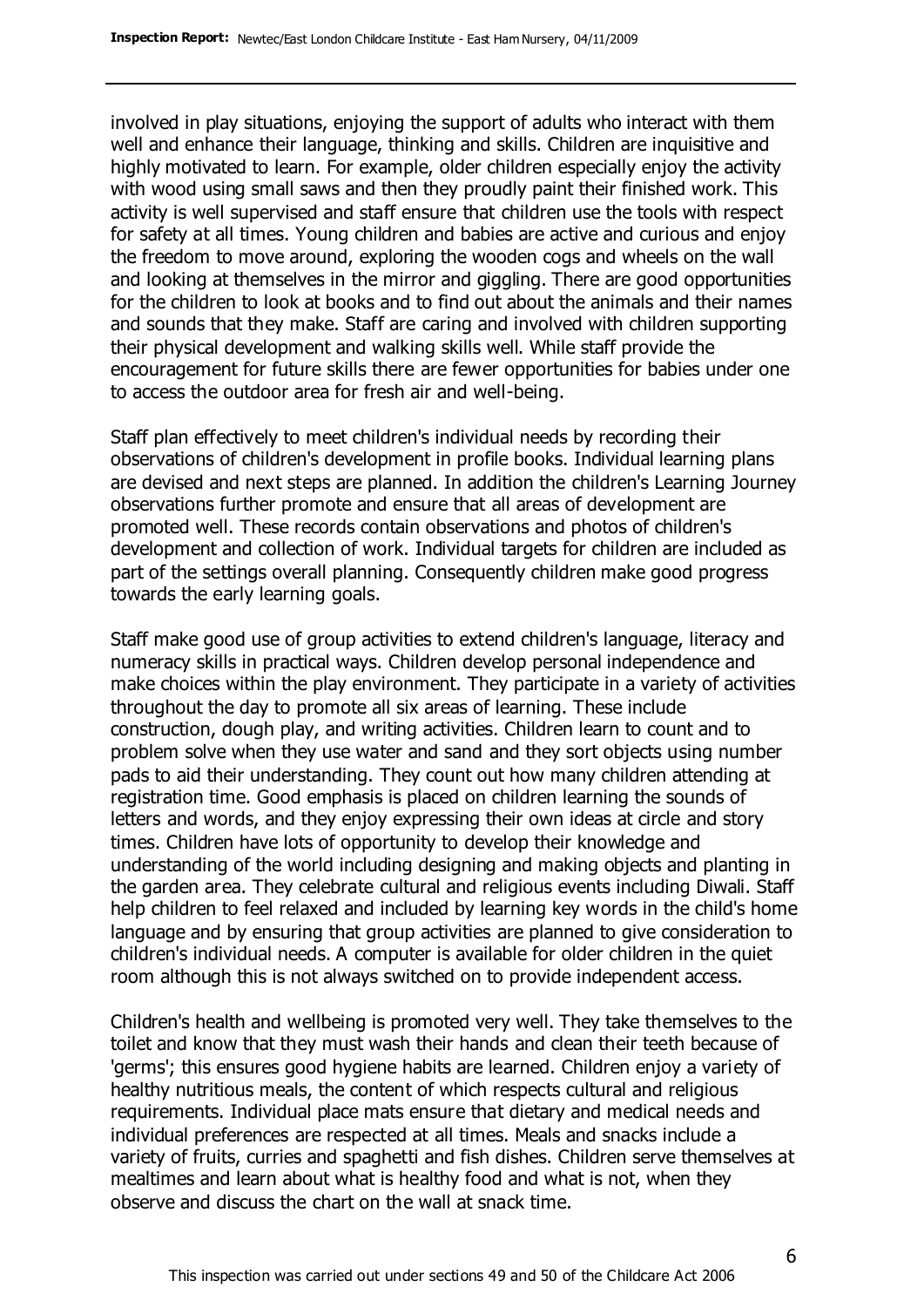Children develop close relationships with staff and approach them confidently; as a result they are confident and behave well. Children show care and consideration for others when they help clear away activities and they share and show respect for each other. For example, when a child says to a friend at the glue table 'here you are you can have this' sharing resources well. Children are encouraged to talk about how they feel and as a result they have a strong sense of belonging. They are aware of their boundaries within the setting and respond positively to staff instructions and reminders.